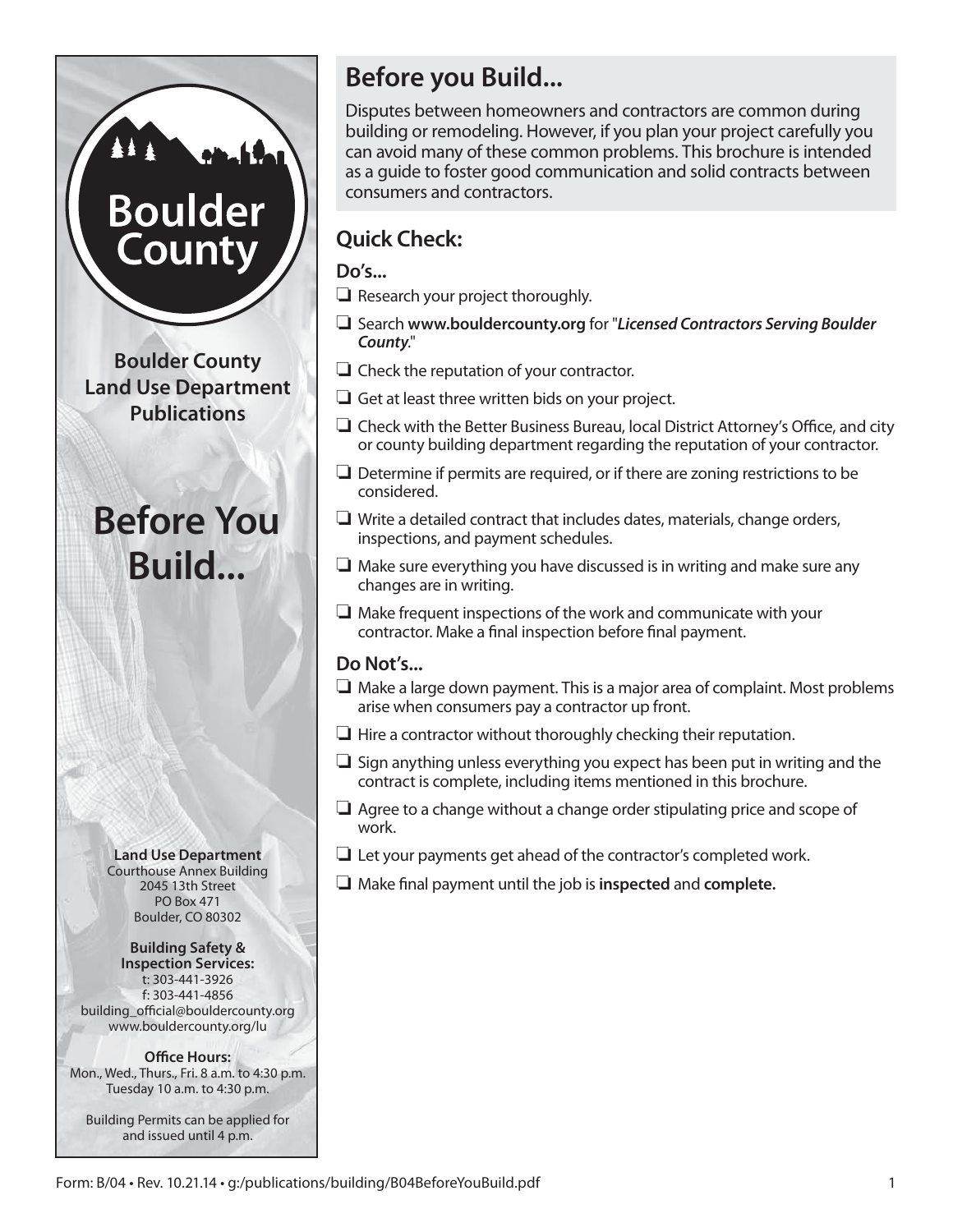# **Before You Hire A Contractor**

#### **Research**

Research your project so that you will be knowledgeable about what is required to complete the job. Determine the kind of quality you want, the materials to be used, and specific itemized costs.

### **Finding A Reputable Contractor**

The reputation of the contractor is of primary importance in new construction, home improvement, or remodeling. The best source of information may come from neighbors, friends, or the contractor's former customers.

Ask for several references from a potential contractor and check them out. Visit the locations or call the customers and find out if they were satisfied with the work, if the work was done in a timely manner, and if problems were handled quickly.

#### Search **www.bouldercounty.org** for "*Licensed Contractors Serving Boulder County.*"

Check with the local Better Business Bureau, building official, trade association, and District Attorney's Office to help determine the reputation of a contractor. If license and insurance are advertised, ask for proof.

Contact several contractors and ask them to give you estimates for the work to be done. Every contractor you deal with should have a business phone and address. Do not deal with someone who operates out of the back of their truck with a cell phone.

Some contractors may charge for providing an estimate. Their reasoning is that this is time out of their schedule that may or may not result in a job for them. Most contractors will, however, apply this fee to the job if their bid is accepted.

We do not generally recommend dealing with a contractor who says they will work only on a "cost-plus"or "time and materials" basis. Any experienced contractor should usually have the means to provide you with detailed information about your job. But if circumstances create a situation where there are unknowns and a "time and materials" contract is necessary, be sure there is a monetary ceiling specified.

No matter how well you define your contract, it still comes down to the competence and integrity of your contractor—**so choose carefully!**

## **Getting Bids**

For any significant home improvement project, you should obtain at least three bids that detail the scope of the work, the types of materials that will be used, the time frame for completion, and the total cost of the project.

Before you meet with a contractor you should prepare a list of your needs for the project. You should have detailed plans of the types of materials to be used. Use this list in your discussions with each potential contractor to enable you to compare bids.

Be open to suggestions and ideas about your project. You are hiring an expert whose advice can be very valuable. Your contractor may be the best source of recommendations regarding materials.

Beware of contractors who might try to sell you items you don't need, or cut corners that, while resulting in a lower bid, may also result in a substandard job. Be sure the contractor will follow all state and local building codes.

Never deal with a contractor who gives a bid without ever having come to your home. Get everything in writing!

#### **Bid Comparison**

Carefully compare the bids, bearing in mind that the lowest may not necessarily be the best. In fact, an unusually low bid may be a reason for caution. That contractor may be planning on using inferior materials or inexperienced help. Sometimes a contractor may be planning on making up the difference by charging you with lots of "extras" once the job has begun.

Remember that the bid can be used as a starting point in negotiations with a contractor you select. It should not be used as the final contract.

Compare prices, work quality, reputation, licensor and insurance before you make a final selection.

#### **Permits And Inspections**

Your local building department can tell you if permits are required on your job. Permits provide an additional level of protection for consumers since the project will be reviewed by an expert for code compliance and safety. Find out what inspections are required and call to schedule those inspections.

The responsibility for obtaining permits should lie with the contractor, however, it is the homeowner's responsibility to make sure a permit was issued for the project. In the event the building department finds problems, they will ask the contractor to be responsible for repairs.

Most jurisdictions require contractors to be licensed. A contractor who is licensed has demonstrated professional competence and shown proof they have liability and workers compensation insurance. For your own protection, make sure the contractor you are hiring is licensed (if required). Call the building department in your area for contractor licensing requirements.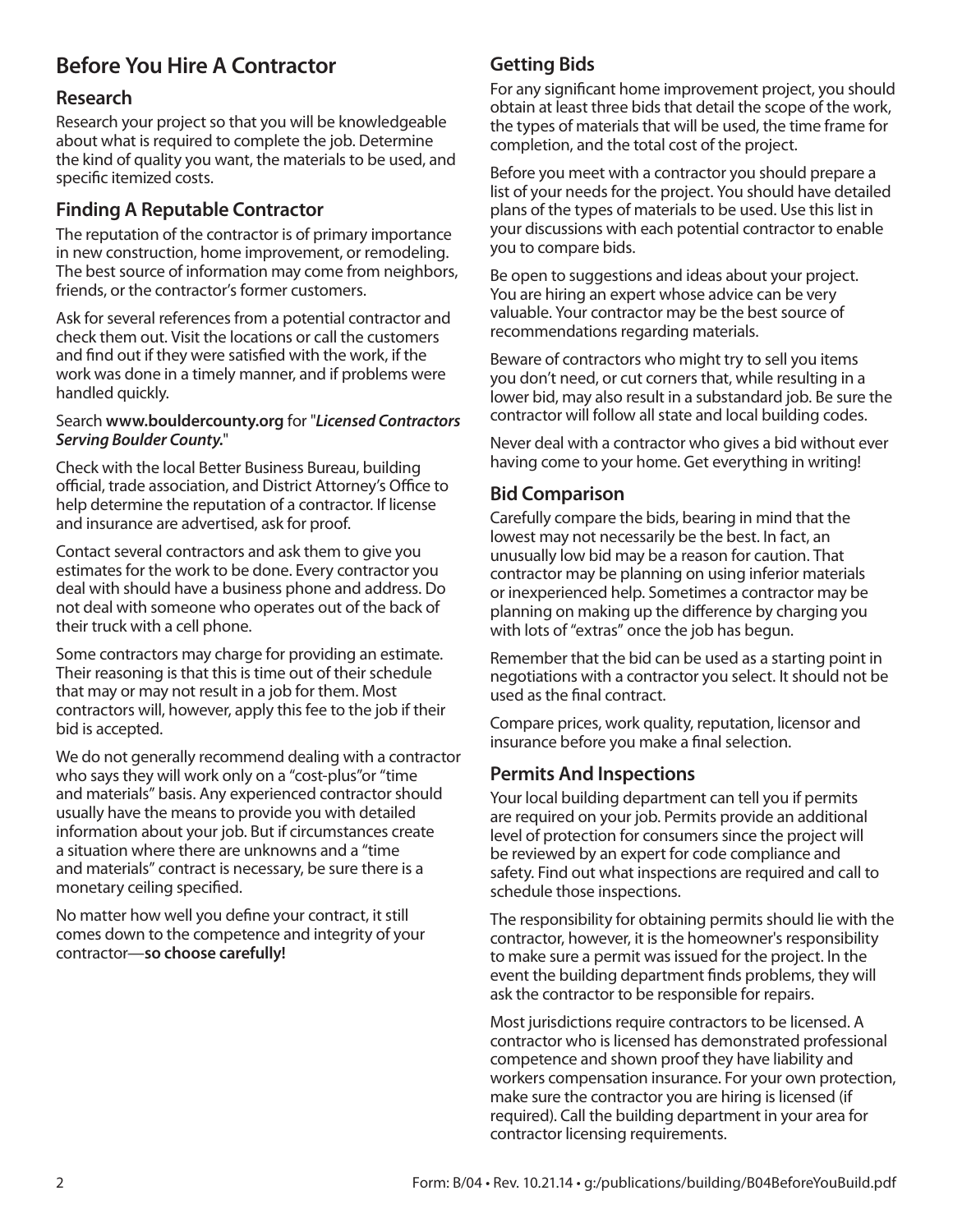#### **Listed below are the phone numbers you need to call to obtain a permit within Boulder County:**

| <b>County Departments &amp; Incorporated Town Organizations</b> | Phone#       |
|-----------------------------------------------------------------|--------------|
| Boulder (City)                                                  | 303-441-1880 |
| Boulder (County)                                                | 303-441-3926 |
| <b>Broomfield</b>                                               | 303-438-6284 |
| Erie                                                            | 303-926-2770 |
| Jamestown (for Boulder County code enforcement)                 | 303-441-3926 |
| Jamestown (City clerk for permit approval)                      | 303-449-1806 |
| Lafayette                                                       | 303-665-5588 |
| Longmont                                                        | 303-651-8330 |
| Louisville                                                      | 303-666-6565 |
| Lyons                                                           | 303-823-6622 |
| Nederland                                                       | 303-258-3266 |
| Superior                                                        | 303-499-3675 |
| Ward                                                            | 303-459-9273 |

#### **The Contract**

The ideal contract should spell out every step of the project, including material and labor costs. Many homeowners simply sign a bid and let the bid serve as a contract. Bids may not be as specific or detailed as you need to provide you with the protection if a dispute arises.

The contract should be as detailed as possible with materials, colors, brand names, styles and models defined. The contract should specify the contractor and subcontractors' names and addresses, along with the names of material suppliers.

Don't be rushed into signing a contract before all the specifics are in writing and you understand everything you are signing. Then be sure you have a copy of all the paperwork involved, signed by both yourself and the contractor.

Be sure everything you have discussed is reflected in writing. Consider hiring an attorney to review your contract, especially if your project is large. Many people use a standard contract developed by the American Institute of Architects, which is available at most stationary stores.

#### **Dates**

Project start and completion dates are crucial. Delays can occur due to weather and materials delays, but consumers need the protection of a specific start date and a completion date that leaves allowances for only very specific delays (i.e. materials ordered, weather, etc.)

#### **Insurance**

Be sure your contractor has the necessary insurance to cover the work and the workers, and ask for proof. Check with your own insurance company to see about your own coverage in the event of accidents or injury.

#### **Change Orders**

There should be an agreement that the contract cannot be modified without the written, dated consent of both parties.

Change orders and "extras" can be the source of constant disagreement. The scope of your project may change during construction or the contractor may find unexpected problems while working. Get written change orders dated and signed by both you and your contractor before the work begins.